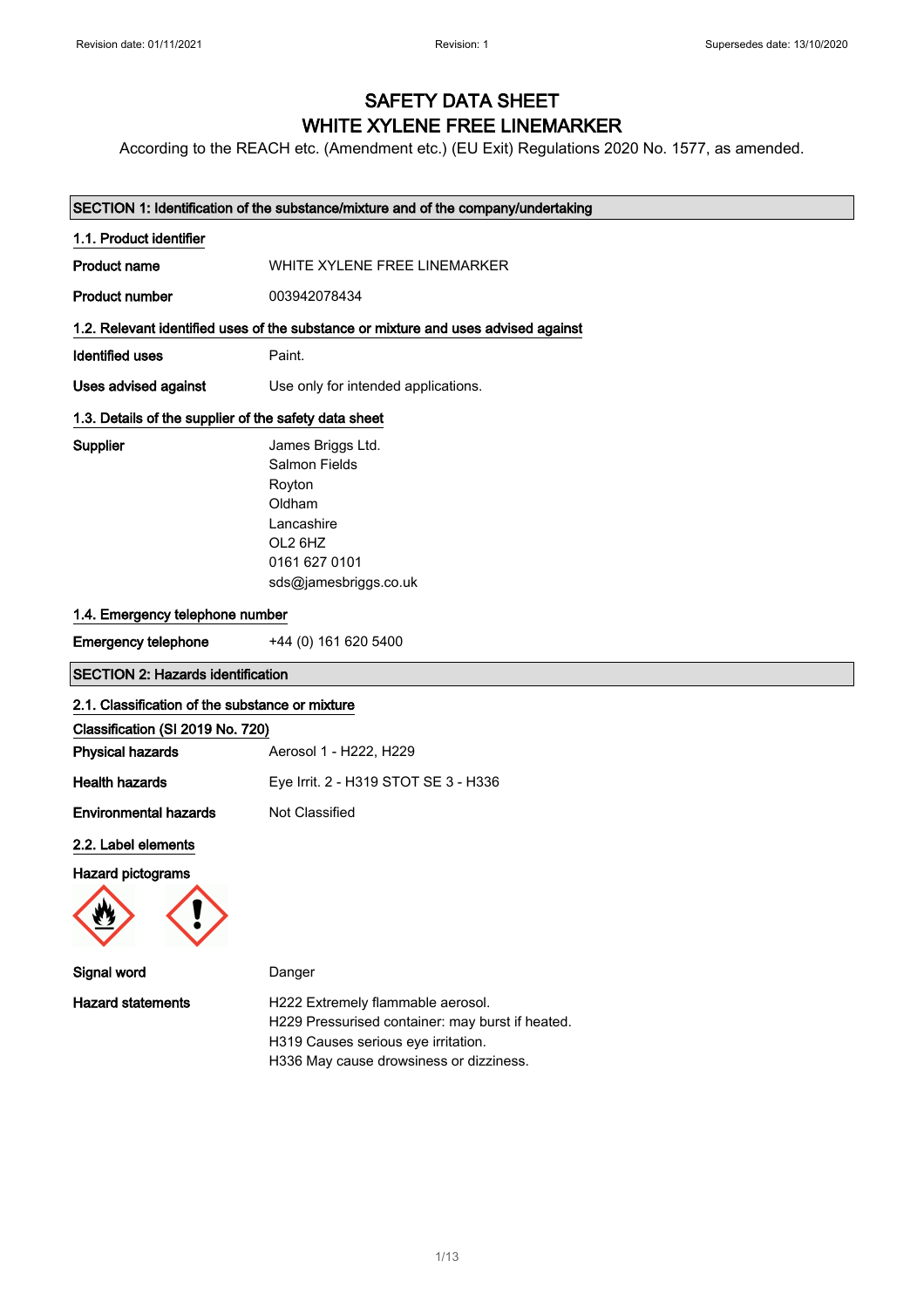| <b>Precautionary statements</b>           | P102 Keep out of reach of children.<br>P210 Keep away from heat, hot surfaces, sparks, open flames and other ignition sources. No<br>smoking.<br>P211 Do not spray on an open flame or other ignition source.<br>P251 Do not pierce or burn, even after use.<br>P271 Use only outdoors or in a well-ventilated area.<br>P280 Wear protective gloves/ protective clothing/ eye protection/ face protection.<br>P305+P351+P338 IF IN EYES: Rinse cautiously with water for several minutes. Remove<br>contact lenses, if present and easy to do. Continue rinsing.<br>P337+P313 If eye irritation persists: Get medical advice/attention.<br>P410+P412 Protect from sunlight. Do not expose to temperatures exceeding 50°C/122°F.<br>P501 Dispose of contents/ container in accordance with local regulations. |
|-------------------------------------------|--------------------------------------------------------------------------------------------------------------------------------------------------------------------------------------------------------------------------------------------------------------------------------------------------------------------------------------------------------------------------------------------------------------------------------------------------------------------------------------------------------------------------------------------------------------------------------------------------------------------------------------------------------------------------------------------------------------------------------------------------------------------------------------------------------------|
| Supplemental label<br>information         | EUH066 Repeated exposure may cause skin dryness or cracking.<br>EUH211 Warning! Hazardous respirable droplets may be formed when sprayed. Do not<br>breathe spray or mist.                                                                                                                                                                                                                                                                                                                                                                                                                                                                                                                                                                                                                                   |
| Contains                                  | n-butyl acetate, Acetone                                                                                                                                                                                                                                                                                                                                                                                                                                                                                                                                                                                                                                                                                                                                                                                     |
| Supplementary precautionary<br>statements | P264 Wash contaminated skin thoroughly after handling.<br>P304+P340 IF INHALED: Remove person to fresh air and keep comfortable for breathing.<br>P312 Call a POISON CENTRE/doctor if you feel unwell.                                                                                                                                                                                                                                                                                                                                                                                                                                                                                                                                                                                                       |

### 2.3. Other hazards

This product does not contain any substances classified as PBT or vPvB.

| SECTION 3: Composition/information on ingredients                                       |                      |            |
|-----------------------------------------------------------------------------------------|----------------------|------------|
| 3.2. Mixtures                                                                           |                      |            |
| n-butyl acetate                                                                         |                      | $10 - 30%$ |
| CAS number: 123-86-4                                                                    | EC number: 204-658-1 |            |
| <b>EUH066</b>                                                                           |                      |            |
| Classification<br>Flam. Liq. 3 - H226<br><b>STOT SE 3 - H336</b>                        |                      |            |
| Acetone                                                                                 |                      | $10 - 30%$ |
| CAS number: 67-64-1                                                                     | EC number: 200-662-2 |            |
| <b>EUH066</b>                                                                           |                      |            |
| Classification<br>Flam. Liq. 2 - H225<br>Eye Irrit. 2 - H319<br><b>STOT SE 3 - H336</b> |                      |            |
| Petroleum gases, liquefied<br>CAS number: 68476-85-7                                    | EC number: 270-704-2 | $10 - 30%$ |
| Classification<br>Flam. Gas 1A - H220<br>Press. Gas (Liq.) - H280                       |                      |            |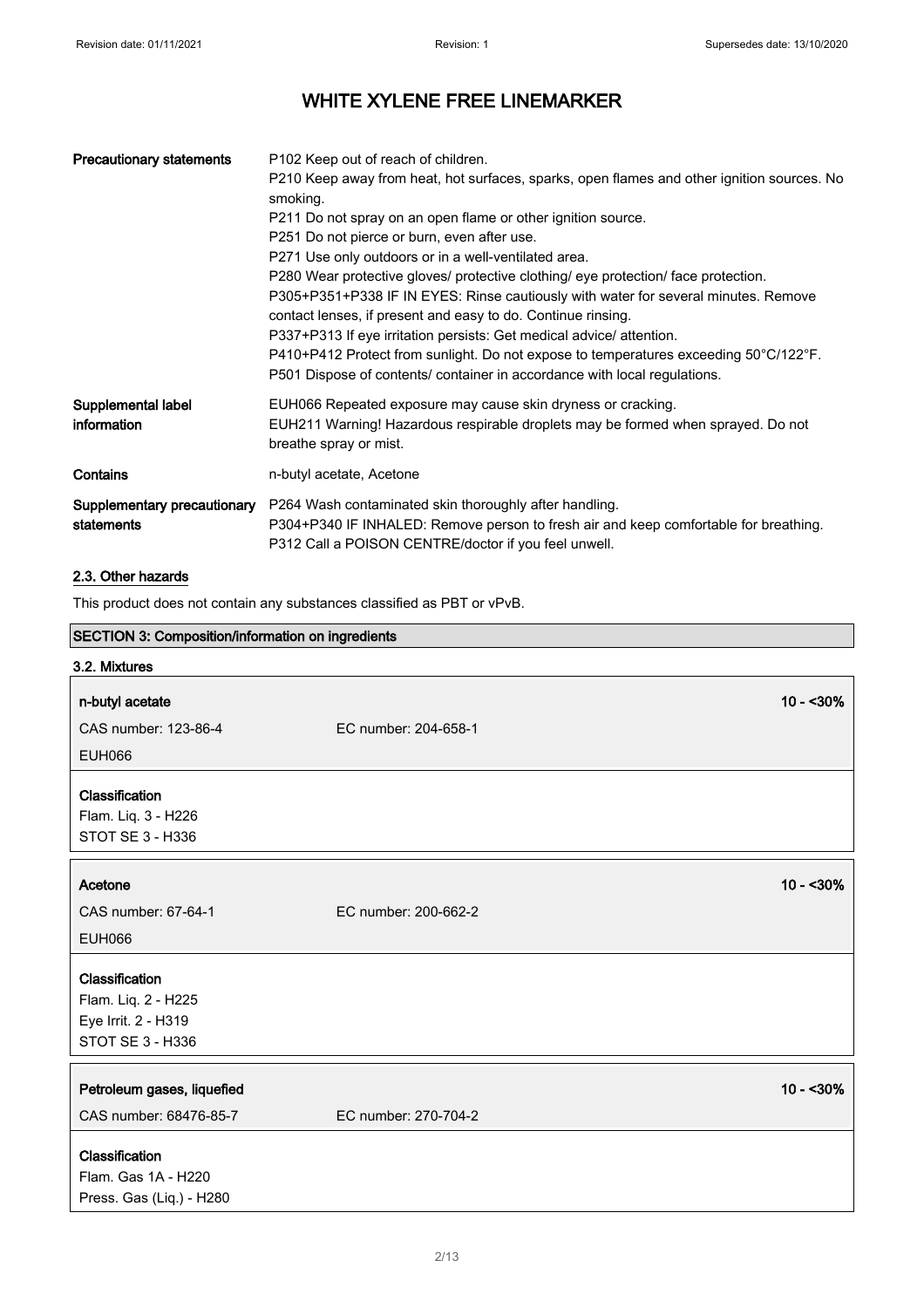| Dimethyl ether                                                                                                  |                                                                                                       | $10 - 30%$ |
|-----------------------------------------------------------------------------------------------------------------|-------------------------------------------------------------------------------------------------------|------------|
| CAS number: 115-10-6                                                                                            | EC number: 204-065-8                                                                                  |            |
| Classification<br>Flam. Gas 1A - H220<br>Press. Gas (Liq.) - H280                                               |                                                                                                       |            |
| Kaolin                                                                                                          |                                                                                                       | $10 - 30%$ |
| CAS number: 1332-58-7                                                                                           | EC number: 310-194-1                                                                                  |            |
| Classification<br>Not Classified                                                                                |                                                                                                       |            |
| <b>Titanium dioxide</b>                                                                                         |                                                                                                       | $5 - 10%$  |
| CAS number: 13463-67-7                                                                                          | EC number: 236-675-5                                                                                  |            |
| <b>EUH211</b>                                                                                                   |                                                                                                       |            |
| Classification<br>Not Classified                                                                                |                                                                                                       |            |
| 1-methoxypropan-2-ol                                                                                            |                                                                                                       | $1 - 5%$   |
| CAS number: 107-98-2                                                                                            | EC number: 203-539-1                                                                                  |            |
| Classification                                                                                                  |                                                                                                       |            |
| Flam. Liq. 3 - H226                                                                                             |                                                                                                       |            |
| <b>STOT SE 3 - H336</b>                                                                                         |                                                                                                       |            |
| Methyl methacrylate                                                                                             |                                                                                                       | 1%         |
| CAS number: 80-62-6                                                                                             | EC number: 201-297-1                                                                                  |            |
| Classification<br>Flam. Liq. 2 - H225<br>Skin Irrit. 2 - H315<br>Skin Sens. 1 - H317<br><b>STOT SE 3 - H335</b> |                                                                                                       |            |
|                                                                                                                 | The Full Text for all R-Phrases and Hazard Statements are Displayed in Section 16.                    |            |
| <b>SECTION 4: First aid measures</b>                                                                            |                                                                                                       |            |
| 4.1. Description of first aid measures                                                                          |                                                                                                       |            |
| <b>General information</b>                                                                                      | If in doubt, get medical attention promptly. Show this Safety Data Sheet to the medical<br>personnel. |            |

Inhalation Move affected person to fresh air and keep warm and at rest in a position comfortable for breathing. Loosen tight clothing such as collar, tie or belt. Get medical attention if symptoms are severe or persist. Place unconscious person on their side in the recovery position and ensure breathing can take place.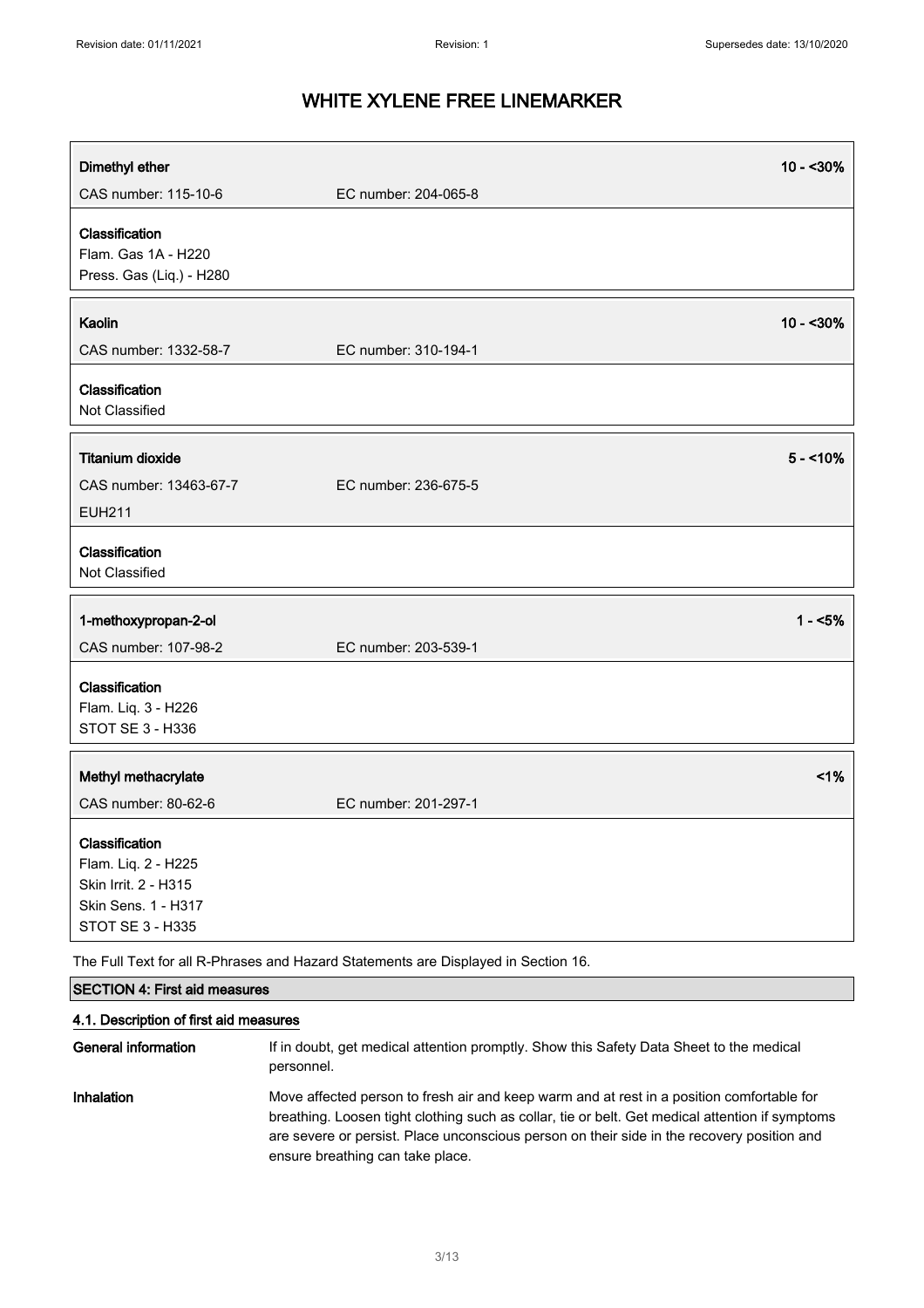| Ingestion                                                        | Rinse mouth thoroughly with water. If in doubt, get medical attention promptly. Due to the<br>small packaging, the risk of ingestion is minimal. Do not induce vomiting unless under the<br>direction of medical personnel.                                                                                                                                                                                                                                                                                                              |  |
|------------------------------------------------------------------|------------------------------------------------------------------------------------------------------------------------------------------------------------------------------------------------------------------------------------------------------------------------------------------------------------------------------------------------------------------------------------------------------------------------------------------------------------------------------------------------------------------------------------------|--|
| Skin contact                                                     | Remove contamination with soap and water or recognised skin cleansing agent.                                                                                                                                                                                                                                                                                                                                                                                                                                                             |  |
| Eye contact                                                      | Remove any contact lenses and open eyelids wide apart. Rinse with water. Get medical<br>attention if any discomfort continues.                                                                                                                                                                                                                                                                                                                                                                                                           |  |
| <b>Protection of first aiders</b>                                | First aid personnel should wear appropriate protective equipment during any rescue.                                                                                                                                                                                                                                                                                                                                                                                                                                                      |  |
| 4.2. Most important symptoms and effects, both acute and delayed |                                                                                                                                                                                                                                                                                                                                                                                                                                                                                                                                          |  |
| <b>General information</b>                                       | The severity of the symptoms described will vary dependent on the concentration and the<br>length of exposure.                                                                                                                                                                                                                                                                                                                                                                                                                           |  |
| <b>Inhalation</b>                                                | Spray/mists may cause respiratory tract irritation.                                                                                                                                                                                                                                                                                                                                                                                                                                                                                      |  |
| Ingestion                                                        | Due to the physical nature of this product, it is unlikely that ingestion will occur.                                                                                                                                                                                                                                                                                                                                                                                                                                                    |  |
| Skin contact                                                     | Repeated exposure may cause skin dryness or cracking.                                                                                                                                                                                                                                                                                                                                                                                                                                                                                    |  |
| Eye contact                                                      | Vapour or spray in the eyes may cause irritation and smarting. Particles in the eyes may<br>cause irritation and smarting.                                                                                                                                                                                                                                                                                                                                                                                                               |  |
|                                                                  | 4.3. Indication of any immediate medical attention and special treatment needed                                                                                                                                                                                                                                                                                                                                                                                                                                                          |  |
| <b>Specific treatments</b>                                       | Treat symptomatically.                                                                                                                                                                                                                                                                                                                                                                                                                                                                                                                   |  |
| <b>SECTION 5: Firefighting measures</b>                          |                                                                                                                                                                                                                                                                                                                                                                                                                                                                                                                                          |  |
| 5.1. Extinguishing media                                         |                                                                                                                                                                                                                                                                                                                                                                                                                                                                                                                                          |  |
| Suitable extinguishing media                                     | The product is flammable. Extinguish with alcohol-resistant foam, carbon dioxide, dry powder<br>or water fog.                                                                                                                                                                                                                                                                                                                                                                                                                            |  |
| Unsuitable extinguishing<br>media                                | Do not use water jet as an extinguisher, as this will spread the fire.                                                                                                                                                                                                                                                                                                                                                                                                                                                                   |  |
| 5.2. Special hazards arising from the substance or mixture       |                                                                                                                                                                                                                                                                                                                                                                                                                                                                                                                                          |  |
| Specific hazards                                                 | Containers can burst violently or explode when heated, due to excessive pressure build-up.<br>Bursting aerosol containers may be propelled from a fire at high speed. If aerosol cans are<br>ruptured, care should be taken due to the rapid escape of the pressurised contents and<br>propellant. Vapours may form explosive mixtures with air.                                                                                                                                                                                         |  |
| <b>Hazardous combustion</b><br>products                          | Thermal decomposition or combustion products may include the following substances: Toxic<br>gases or vapours. Carbon monoxide (CO). Carbon dioxide (CO2).                                                                                                                                                                                                                                                                                                                                                                                |  |
| 5.3. Advice for firefighters                                     |                                                                                                                                                                                                                                                                                                                                                                                                                                                                                                                                          |  |
| Protective actions during<br>firefighting                        | Avoid breathing fire gases or vapours. Evacuate area. Cool containers exposed to heat with<br>water spray and remove them from the fire area if it can be done without risk. Cool containers<br>exposed to flames with water until well after the fire is out. If a leak or spill has not ignited, use<br>water spray to disperse vapours and protect men stopping the leak. Control run-off water by<br>containing and keeping it out of sewers and watercourses. If risk of water pollution occurs,<br>notify appropriate authorities. |  |
| Special protective equipment<br>for firefighters                 | Wear positive-pressure self-contained breathing apparatus (SCBA) and appropriate protective<br>clothing. Firefighter's clothing will provide a basic level of protection for chemical incidents.                                                                                                                                                                                                                                                                                                                                         |  |
| <b>SECTION 6: Accidental release measures</b>                    |                                                                                                                                                                                                                                                                                                                                                                                                                                                                                                                                          |  |

6.1. Personal precautions, protective equipment and emergency procedures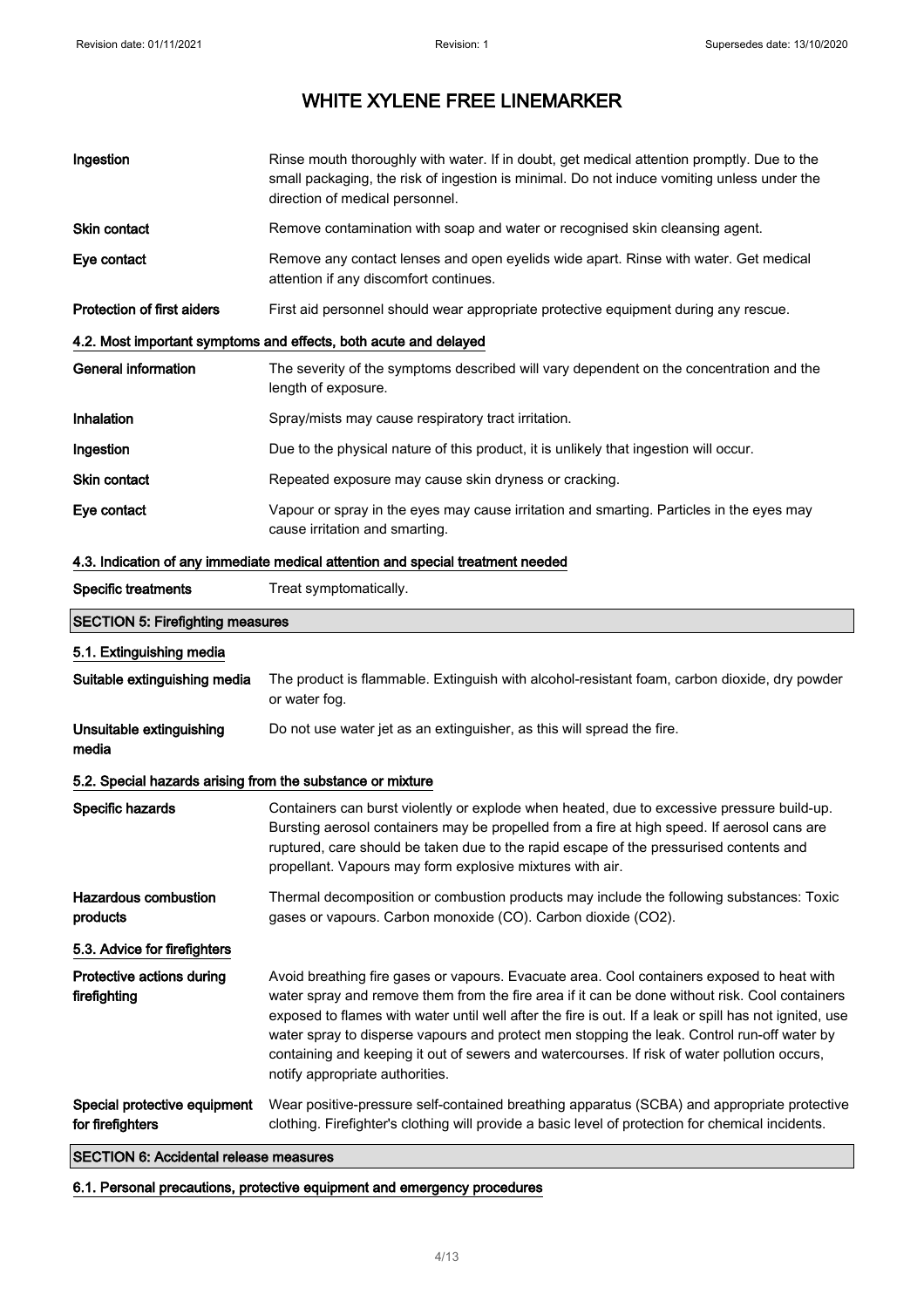### Personal precautions Wear protective clothing as described in Section 8 of this safety data sheet. No action shall be taken without appropriate training or involving any personal risk. Evacuate area. Provide adequate ventilation. No smoking, sparks, flames or other sources of ignition near spillage. If aerosol cans are ruptured, care should be taken due to the rapid escape of the pressurised contents and propellant. Take precautionary measures against static discharges. 6.2. Environmental precautions Environmental precautions Avoid discharge into drains or watercourses or onto the ground. Not considered to be a significant hazard due to the small quantities used. 6.3. Methods and material for containment and cleaning up Methods for cleaning up Clear up spills immediately and dispose of waste safely. Eliminate all ignition sources if safe to do so. No smoking, sparks, flames or other sources of ignition near spillage. Under normal conditions of handling and storage, spillages from aerosol containers are unlikely. If aerosol cans are ruptured, care should be taken due to the rapid escape of the pressurised contents and propellant. Provide adequate ventilation. Small Spillages: Wipe up with an absorbent cloth and dispose of waste safely. Large Spillages: If the product is soluble in water, dilute the spillage with water and mop it up. Alternatively, or if it is not water-soluble, absorb the spillage with an inert, dry material and place it in a suitable waste disposal container. Wash thoroughly after dealing with a spillage. For waste disposal, see Section 13. 6.4. Reference to other sections

Reference to other sections For personal protection, see Section 8. See Section 11 for additional information on health hazards. See Section 12 for additional information on ecological hazards. For waste disposal, see Section 13.

### SECTION 7: Handling and storage

|                                                                   | 7.1. Precautions for safe handling                                                                                                                                                                                                                                                                                                                                                                                                                                                                                                                                                                                                                                                |  |  |
|-------------------------------------------------------------------|-----------------------------------------------------------------------------------------------------------------------------------------------------------------------------------------------------------------------------------------------------------------------------------------------------------------------------------------------------------------------------------------------------------------------------------------------------------------------------------------------------------------------------------------------------------------------------------------------------------------------------------------------------------------------------------|--|--|
| Usage precautions                                                 | Read and follow manufacturer's recommendations. Wear protective clothing as described in<br>Section 8 of this safety data sheet. The product is flammable. Avoid exposing aerosol<br>containers to high temperatures or direct sunlight. Keep away from heat, hot surfaces, sparks,<br>open flames and other ignition sources. No smoking. Do not spray on an open flame or other<br>ignition source. Do not pierce or burn, even after use. Spray will evaporate and cool rapidly<br>and may cause frostbite or cold burns if in contact with skin. Do not expose to temperatures<br>exceeding 50°C/122°F. Avoid inhalation of vapours and spray/mists. Avoid contact with eyes. |  |  |
| Advice on general<br>occupational hygiene                         | Good personal hygiene procedures should be implemented. Wash contaminated skin<br>thoroughly after handling. Take off contaminated clothing and wash it before reuse. Do not<br>eat, drink or smoke when using this product. Wash after use and before eating, smoking and<br>using the toilet.                                                                                                                                                                                                                                                                                                                                                                                   |  |  |
| 7.2. Conditions for safe storage, including any incompatibilities |                                                                                                                                                                                                                                                                                                                                                                                                                                                                                                                                                                                                                                                                                   |  |  |
| Storage precautions                                               | Store away from incompatible materials (see Section 10). Keep away from oxidising materials,<br>heat and flames. Store in a cool and well-ventilated place. Protect from sunlight. Keep<br>containers upright. Protect containers from damage. Do not expose to temperatures<br>exceeding 50°C/122°F. Do not store near heat sources or expose to high temperatures. Store<br>in accordance with national regulations.                                                                                                                                                                                                                                                            |  |  |
| Storage class                                                     | Chemical storage. Aerosol containers and lighters                                                                                                                                                                                                                                                                                                                                                                                                                                                                                                                                                                                                                                 |  |  |
| 7.3. Specific end use(s)                                          |                                                                                                                                                                                                                                                                                                                                                                                                                                                                                                                                                                                                                                                                                   |  |  |
| Specific end use(s)                                               | The identified uses for this product are detailed in Section 1.2.                                                                                                                                                                                                                                                                                                                                                                                                                                                                                                                                                                                                                 |  |  |
| <b>SECTION 8: Exposure controls/Personal protection</b>           |                                                                                                                                                                                                                                                                                                                                                                                                                                                                                                                                                                                                                                                                                   |  |  |

#### 8.1. Control parameters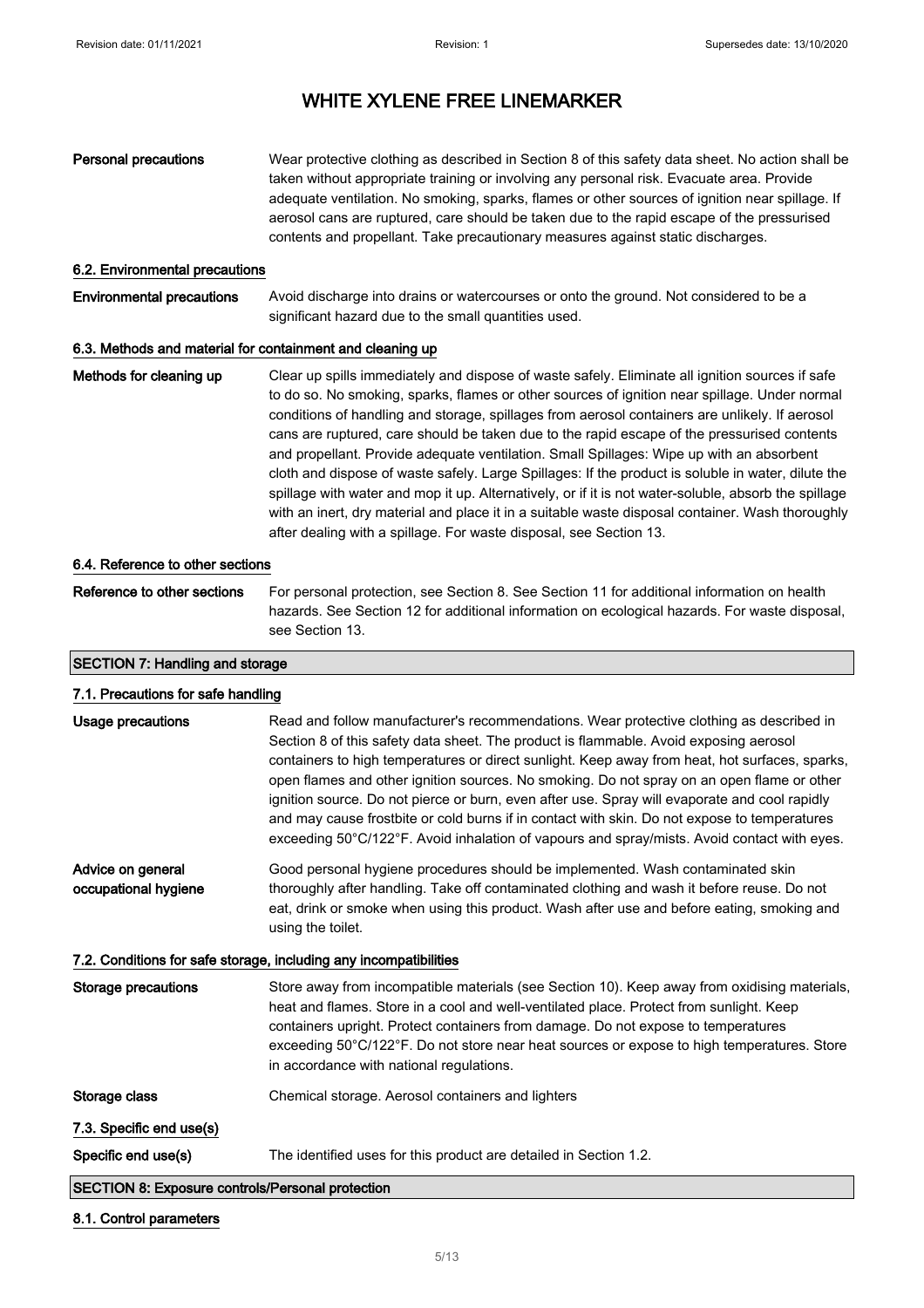### Occupational exposure limits

### n-butyl acetate

Long-term exposure limit (8-hour TWA): WEL 150 ppm 724 mg/m<sup>3</sup> Short-term exposure limit (15-minute): WEL 200 ppm 966 mg/m<sup>3</sup>

### Acetone

Long-term exposure limit (8-hour TWA): WEL 500 ppm 1210 mg/m<sup>3</sup> Short-term exposure limit (15-minute): WEL 1500 ppm 3620 mg/m<sup>3</sup>

#### Petroleum gases, liquefied

Long-term exposure limit (8-hour TWA): WEL 1000 ppm 1750 mg/m<sup>3</sup> Short-term exposure limit (15-minute): WEL 1250 ppm 2180 mg/m<sup>3</sup>

### Dimethyl ether

Long-term exposure limit (8-hour TWA): WEL 400 ppm 766 mg/m<sup>3</sup> Short-term exposure limit (15-minute): WEL 500 ppm 958 mg/m<sup>3</sup>

### Kaolin

Long-term exposure limit (8-hour TWA): WEL 2 mg/m<sup>3</sup> respirable dust

### Titanium dioxide

Long-term exposure limit (8-hour TWA): WEL 4 mg/m<sup>3</sup> respirable dust Long-term exposure limit (8-hour TWA): WEL 10 mg/m<sup>3</sup> inhalable dust

### 1-methoxypropan-2-ol

Long-term exposure limit (8-hour TWA): WEL 100 ppm 375 mg/m<sup>3</sup> Short-term exposure limit (15-minute): WEL 150 ppm 560 mg/m<sup>3</sup> Sk

### Methyl methacrylate

Long-term exposure limit (8-hour TWA): WEL 50 ppm 208 mg/m<sup>3</sup> Short-term exposure limit (15-minute): WEL 100 ppm 416 mg/m<sup>3</sup> WEL = Workplace Exposure Limit.

Sk = Can be absorbed through the skin.

### n-butyl acetate (CAS: 123-86-4)

| <b>DNEL</b> | Workers - Inhalation; Long term systemic effects: 300 mg/m <sup>3</sup>             |
|-------------|-------------------------------------------------------------------------------------|
|             | Workers - Inhalation; Short term systemic effects: 600 mg/m <sup>3</sup>            |
|             | Workers - Inhalation; Long term local effects: 300 mg/m <sup>3</sup>                |
|             | Workers - Inhalation; Short term local effects: 600 mg/m <sup>3</sup>               |
|             | Workers - Dermal; Long term systemic effects: 11 mg/kg/day                          |
|             | Workers - Dermal; Short term systemic effects: 11 mg/kg/day                         |
|             | General population - Inhalation; Long term systemic effects: 35.7 mg/m <sup>3</sup> |
|             | General population - Inhalation; Short term systemic effects: 300 mg/m <sup>3</sup> |
|             | General population - Inhalation; Long term local effects: 35.7 mg/m <sup>3</sup>    |
|             | General population - Inhalation; Short term local effects: 300 mg/m <sup>3</sup>    |
|             | General population - Dermal; Long term systemic effects: 6 mg/kg/day                |
|             | General population - Dermal; Short term systemic effects: 6 mg/kg/day               |
|             | General population - Oral; Long term systemic effects: 2 mg/kg/day                  |
|             | General population - Oral; Short term systemic effects: 2 mg/kg/day                 |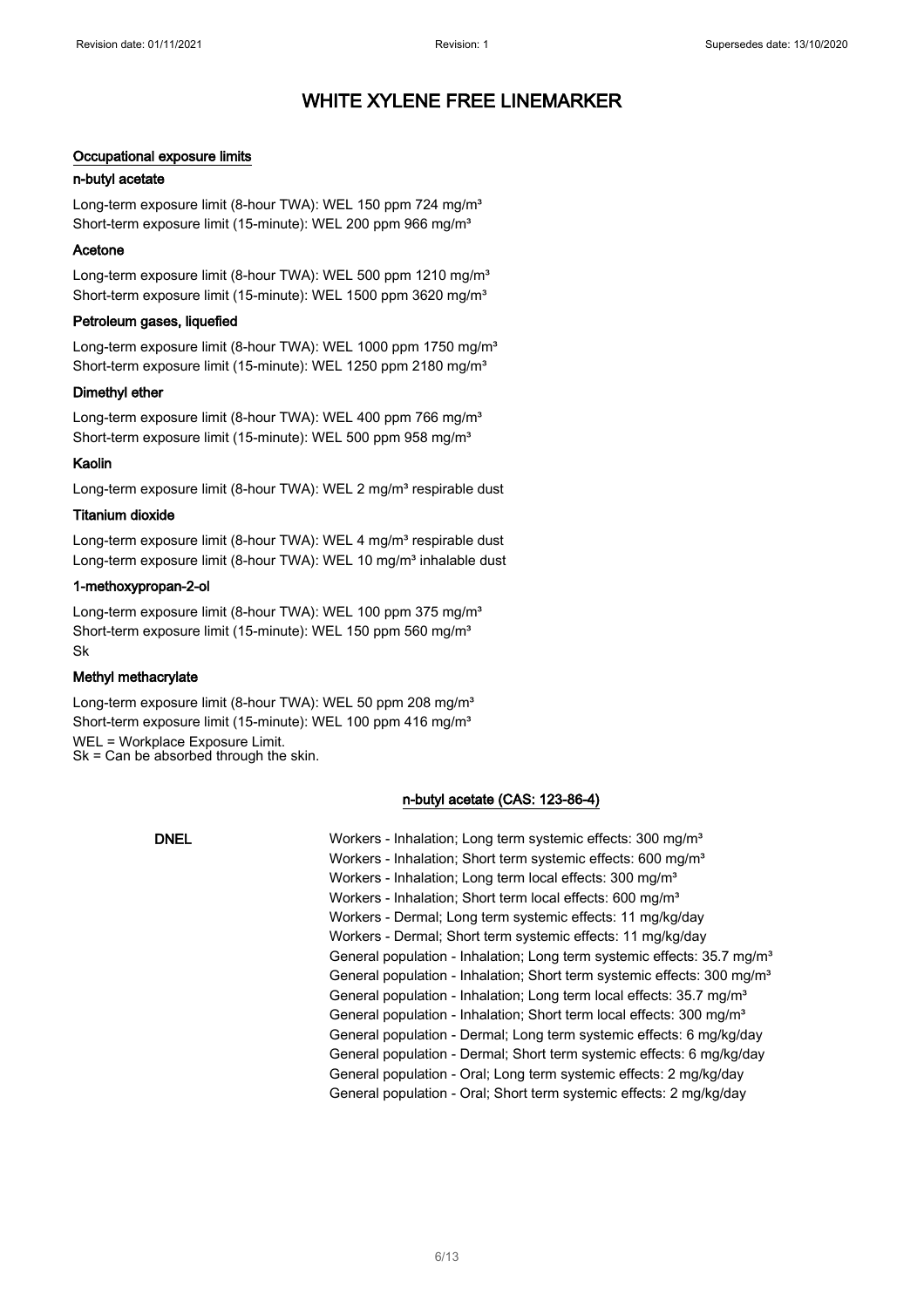| <b>PNEC</b> | - Fresh water; 0.18 mg/l<br>- marine water; 0.018 mg/l<br>$-$ STP; 35.6 mg/l                                                                                                                                                                                                                                                                                                                                                                                                                                                          |
|-------------|---------------------------------------------------------------------------------------------------------------------------------------------------------------------------------------------------------------------------------------------------------------------------------------------------------------------------------------------------------------------------------------------------------------------------------------------------------------------------------------------------------------------------------------|
|             | - Sediment (Freshwater); 0.981 mg/kg                                                                                                                                                                                                                                                                                                                                                                                                                                                                                                  |
|             | - Sediment (Marinewater); 0.098 mg/kg<br>- Soil; 0.09 mg/kg                                                                                                                                                                                                                                                                                                                                                                                                                                                                           |
|             |                                                                                                                                                                                                                                                                                                                                                                                                                                                                                                                                       |
|             | Acetone (CAS: 67-64-1)                                                                                                                                                                                                                                                                                                                                                                                                                                                                                                                |
| <b>DNEL</b> | Workers - Inhalation; Long term systemic effects: 1210 mg/m <sup>3</sup><br>Workers - Inhalation; Short term systemic effects: 2420 mg/m <sup>3</sup><br>Workers - Dermal; Long term systemic effects: 186 mg/kg/day<br>General population - Inhalation; Long term systemic effects: 200 mg/m <sup>3</sup><br>General population - Dermal; Long term systemic effects: 62 mg/kg/day<br>General population - Oral; Long term systemic effects: 62 mg/kg/day                                                                            |
| <b>PNEC</b> | - Fresh water; 10.6 mg/l<br>- marine water; 1.06 mg/l<br>- STP; 100 mg/l<br>- Sediment (Freshwater); 30.4 mg/kg<br>- Sediment (Marinewater); 3.04 mg/kg                                                                                                                                                                                                                                                                                                                                                                               |
|             | - Soil; 29.5 mg/kg                                                                                                                                                                                                                                                                                                                                                                                                                                                                                                                    |
|             | Dimethyl ether (CAS: 115-10-6)                                                                                                                                                                                                                                                                                                                                                                                                                                                                                                        |
| <b>DNEL</b> | Workers - Inhalation; Long term systemic effects: 1894 mg/m <sup>3</sup><br>General population - Inhalation; Long term systemic effects: 471 mg/m <sup>3</sup>                                                                                                                                                                                                                                                                                                                                                                        |
| <b>PNEC</b> | - Fresh water; 0.155 mg/l                                                                                                                                                                                                                                                                                                                                                                                                                                                                                                             |
|             | - marine water; 0.016 mg/l                                                                                                                                                                                                                                                                                                                                                                                                                                                                                                            |
|             | - STP; 160 mg/l<br>- Sediment (Freshwater); 0.681 mg/kg                                                                                                                                                                                                                                                                                                                                                                                                                                                                               |
|             | - Sediment (Marinewater); 0.069 mg/kg                                                                                                                                                                                                                                                                                                                                                                                                                                                                                                 |
|             | - Soil; 0.045 mg/kg                                                                                                                                                                                                                                                                                                                                                                                                                                                                                                                   |
|             | Titanium dioxide (CAS: 13463-67-7)                                                                                                                                                                                                                                                                                                                                                                                                                                                                                                    |
| <b>DNEL</b> | Workers - Inhalation; Long term local effects: 10 mg/m <sup>3</sup>                                                                                                                                                                                                                                                                                                                                                                                                                                                                   |
|             | General population - Oral; Long term systemic effects: 700 mg/kg/day                                                                                                                                                                                                                                                                                                                                                                                                                                                                  |
| <b>PNEC</b> | - Fresh water; 0.184 mg/l                                                                                                                                                                                                                                                                                                                                                                                                                                                                                                             |
|             | - marine water; 0.018 mg/l                                                                                                                                                                                                                                                                                                                                                                                                                                                                                                            |
|             | - STP; 100 mg/l                                                                                                                                                                                                                                                                                                                                                                                                                                                                                                                       |
|             | - Sediment (Freshwater); 1000 mg/kg                                                                                                                                                                                                                                                                                                                                                                                                                                                                                                   |
|             | - Sediment (Marinewater); 100 mg/kg                                                                                                                                                                                                                                                                                                                                                                                                                                                                                                   |
|             | - Soil; 100 mg/kg                                                                                                                                                                                                                                                                                                                                                                                                                                                                                                                     |
|             | 1-methoxypropan-2-ol (CAS: 107-98-2)                                                                                                                                                                                                                                                                                                                                                                                                                                                                                                  |
| <b>DNEL</b> | Workers - Inhalation; Long term systemic effects: 369 mg/m <sup>3</sup><br>Workers - Inhalation; Long term systemic effects: 553.5 mg/m <sup>3</sup><br>Workers - Inhalation; Short term local effects: 553.5 mg/m <sup>3</sup><br>Workers - Dermal; Long term systemic effects: 183 mg/kg/day<br>General population - Inhalation; Long term systemic effects: 43.9 mg/m <sup>3</sup><br>General population - Dermal; Long term systemic effects: 78 mg/kg/day<br>General population - Oral; Long term systemic effects: 33 mg/kg/day |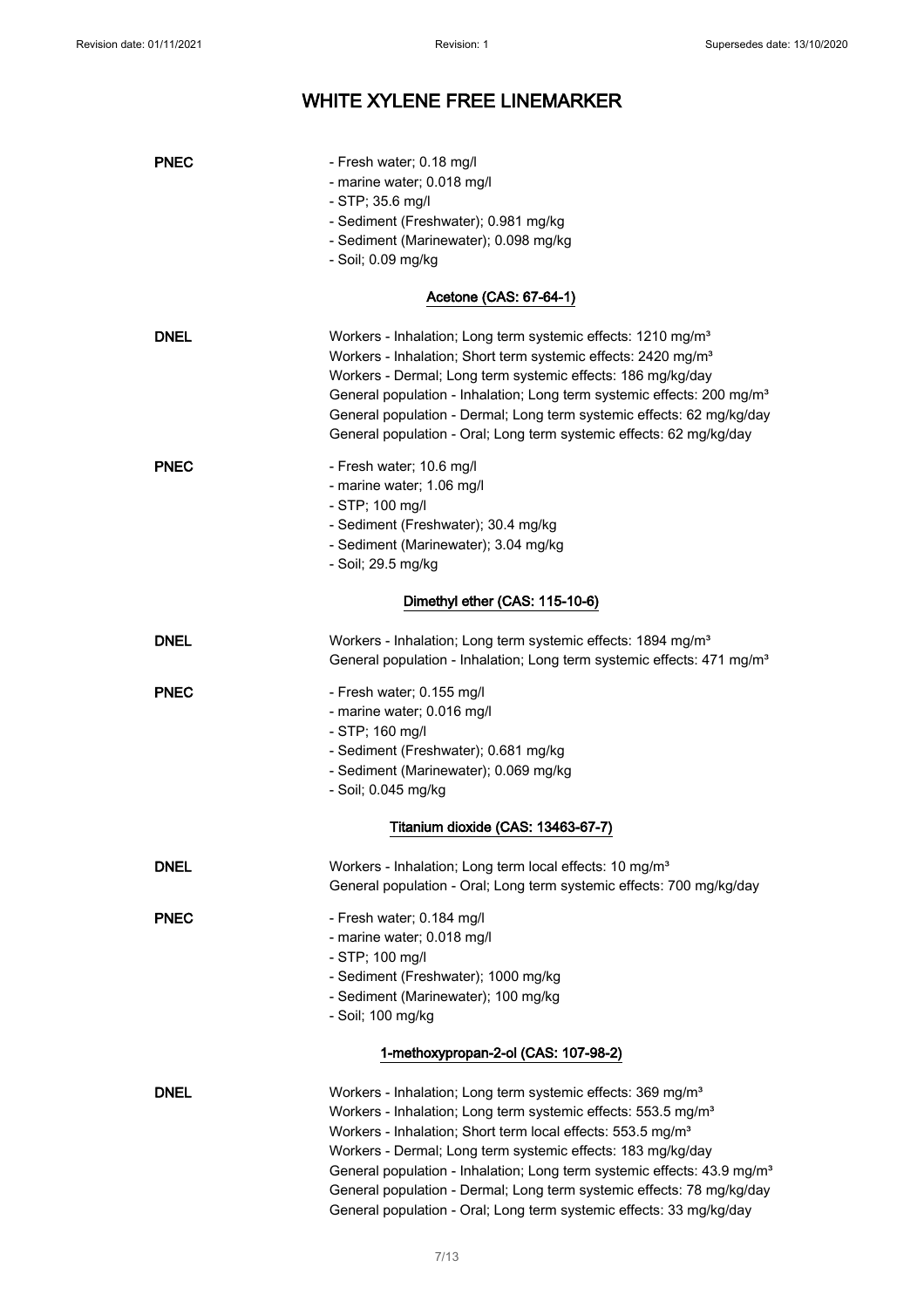| <b>PNEC</b> | - Fresh water; 10 mg/l<br>- marine water; 1 mg/l<br>- Intermittent release; 100 mg/l<br>- STP; 100 mg/l<br>- Sediment (Freshwater); 52.3 mg/kg<br>- Sediment (Marinewater); 5.2 mg/kg<br>- Soil; 4.59 mg/kg                                                                                                                                                                                                                                                                                                                                                                                                                                                                                        |
|-------------|----------------------------------------------------------------------------------------------------------------------------------------------------------------------------------------------------------------------------------------------------------------------------------------------------------------------------------------------------------------------------------------------------------------------------------------------------------------------------------------------------------------------------------------------------------------------------------------------------------------------------------------------------------------------------------------------------|
|             | Paraffin waxes and Hydrocarbon waxes, chloro (CAS: 63449-39-8)                                                                                                                                                                                                                                                                                                                                                                                                                                                                                                                                                                                                                                     |
| <b>DNEL</b> | Workers - Inhalation; Long term systemic effects: 63.5 mg/m <sup>3</sup><br>Workers - Dermal; Long term systemic effects: 450 mg/kg/day<br>General population - Dermal; Long term systemic effects: 225 mg/kg/day<br>General population - Oral; Long term systemic effects: 4.5 mg/kg/day                                                                                                                                                                                                                                                                                                                                                                                                          |
| <b>PNEC</b> | - Fresh water; 0.003 mg/l<br>- marine water; 0.001 mg/l<br>$-$ STP; 60 mg/l<br>- Soil; 4640 mg/kg                                                                                                                                                                                                                                                                                                                                                                                                                                                                                                                                                                                                  |
|             | Butyl methacrylate (CAS: 97-88-1)                                                                                                                                                                                                                                                                                                                                                                                                                                                                                                                                                                                                                                                                  |
| <b>DNEL</b> | Workers - Inhalation; Long term systemic effects: 415.9 mg/m <sup>3</sup><br>Workers - Inhalation; Long term local effects: 409 mg/m <sup>3</sup><br>Workers - Dermal; Long term systemic effects: 5 mg/kg/day<br>Workers - Dermal; Long term local effects: 1 %<br>Workers - Dermal; Short term local effects: 1 %<br>General population - Inhalation; Long term systemic effects: 66.5 mg/m <sup>3</sup><br>General population - Inhalation; Long term local effects: 366.4 mg/m <sup>3</sup><br>General population - Dermal; Long term systemic effects: 3 mg/kg/day<br>General population - Dermal; Long term local effects: 1 %<br>General population - Dermal; Short term local effects: 1 % |
| <b>PNEC</b> | - Fresh water; 0.017 mg/l<br>- marine water; 0.002 mg/l<br>- STP; 31.7 mg/l<br>- Sediment (Freshwater); 4.73 mg/kg<br>- Sediment (Marinewater); 0.473 mg/kg<br>- Soil; 0.935 mg/kg                                                                                                                                                                                                                                                                                                                                                                                                                                                                                                                 |

#### 8.2. Exposure controls

Protective equipment



### Appropriate engineering controls

Provide adequate ventilation. Observe any occupational exposure limits for the product or ingredients.

Eye/face protection Unless the assessment indicates a higher degree of protection is required, the following protection should be worn: Tight-fitting safety glasses. Personal protective equipment that provides appropriate eye and face protection should be worn.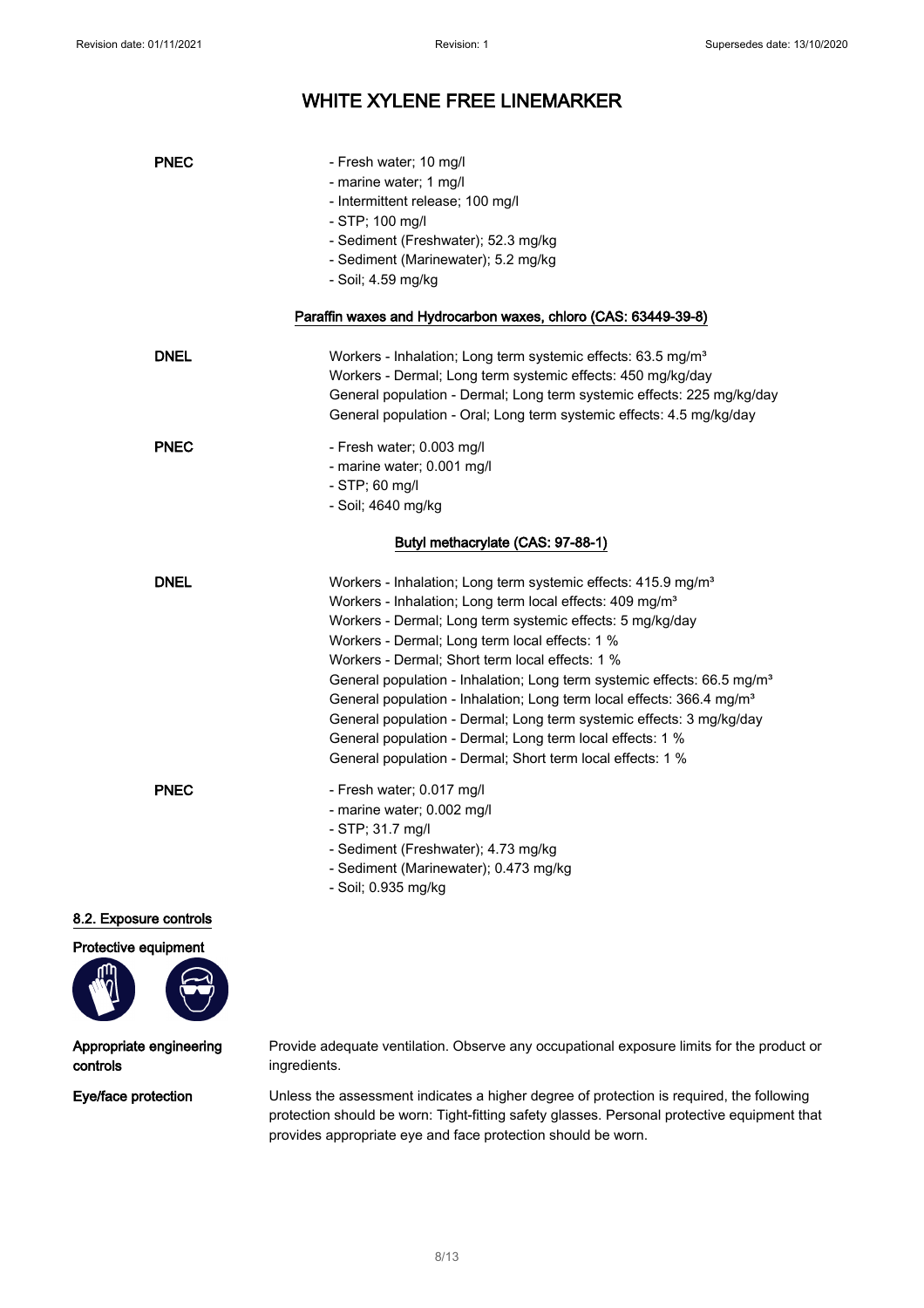| Hand protection                   | To protect hands from chemicals, wear gloves that are proven to be impervious to the<br>chemical and resist degradation. The most suitable glove should be chosen in consultation<br>with the glove supplier/manufacturer, who can provide information about the breakthrough<br>time of the glove material. Considering the data specified by the glove manufacturer, check<br>during use that the gloves are retaining their protective properties and change them as soon<br>as any deterioration is detected. Frequent changes are recommended. |
|-----------------------------------|-----------------------------------------------------------------------------------------------------------------------------------------------------------------------------------------------------------------------------------------------------------------------------------------------------------------------------------------------------------------------------------------------------------------------------------------------------------------------------------------------------------------------------------------------------|
| Other skin and body<br>protection | Wear appropriate clothing to prevent repeated or prolonged skin contact.                                                                                                                                                                                                                                                                                                                                                                                                                                                                            |
| Hygiene measures                  | Wash after use and before eating, smoking and using the toilet. Do not eat, drink or smoke<br>when using this product.                                                                                                                                                                                                                                                                                                                                                                                                                              |
| <b>Respiratory protection</b>     | Ensure all respiratory protective equipment is suitable for its intended use and is 'UKCA'-<br>marked. Check that the respirator fits tightly and the filter is changed regularly. Gas and<br>combination filter cartridges suitable for intended use should be used. Full face mask<br>respirators with replaceable filter cartridges suitable for intended use should be used. Half<br>mask and quarter mask respirators with replaceable filter cartridges suitable for intended use<br>should be used.                                          |

### SECTION 9: Physical and chemical properties

### 9.1. Information on basic physical and chemical properties

| Appearance                                      | Aerosol.                                                                                                                                                                                                                |
|-------------------------------------------------|-------------------------------------------------------------------------------------------------------------------------------------------------------------------------------------------------------------------------|
| Colour                                          | White.                                                                                                                                                                                                                  |
| Odour                                           | Organic solvents.                                                                                                                                                                                                       |
| Initial boiling point and range                 | -40 to -2 $^{\circ}$ C (LPG/DME)                                                                                                                                                                                        |
| Flash point                                     | $-104^{\circ}$ C (LPG)                                                                                                                                                                                                  |
| Upper/lower flammability or<br>explosive limits | 1.4 - 26.2% (V) (LPG/DME)                                                                                                                                                                                               |
| Vapour pressure                                 | 513 - 1760kPa (LPG/DME)                                                                                                                                                                                                 |
| Auto-ignition temperature                       | 226°C (DME)                                                                                                                                                                                                             |
| 9.2. Other information                          |                                                                                                                                                                                                                         |
| <b>Volatility</b>                               | Volatile.                                                                                                                                                                                                               |
| <b>SECTION 10: Stability and reactivity</b>     |                                                                                                                                                                                                                         |
| 10.1. Reactivity                                |                                                                                                                                                                                                                         |
| Reactivity                                      | See the other subsections of this section for further details.                                                                                                                                                          |
| 10.2. Chemical stability                        |                                                                                                                                                                                                                         |
| <b>Stability</b>                                | Stable at normal ambient temperatures and when used as recommended. Stable under the<br>prescribed storage conditions.                                                                                                  |
| 10.3. Possibility of hazardous reactions        |                                                                                                                                                                                                                         |
| Possibility of hazardous<br>reactions           | The following materials may react strongly with the product: Oxidising agents.                                                                                                                                          |
| 10.4. Conditions to avoid                       |                                                                                                                                                                                                                         |
| <b>Conditions to avoid</b>                      | Avoid exposing aerosol containers to high temperatures or direct sunlight. Pressurised<br>container: may burst if heated Avoid heat, flames and other sources of ignition. Avoid the<br>following conditions: Freezing. |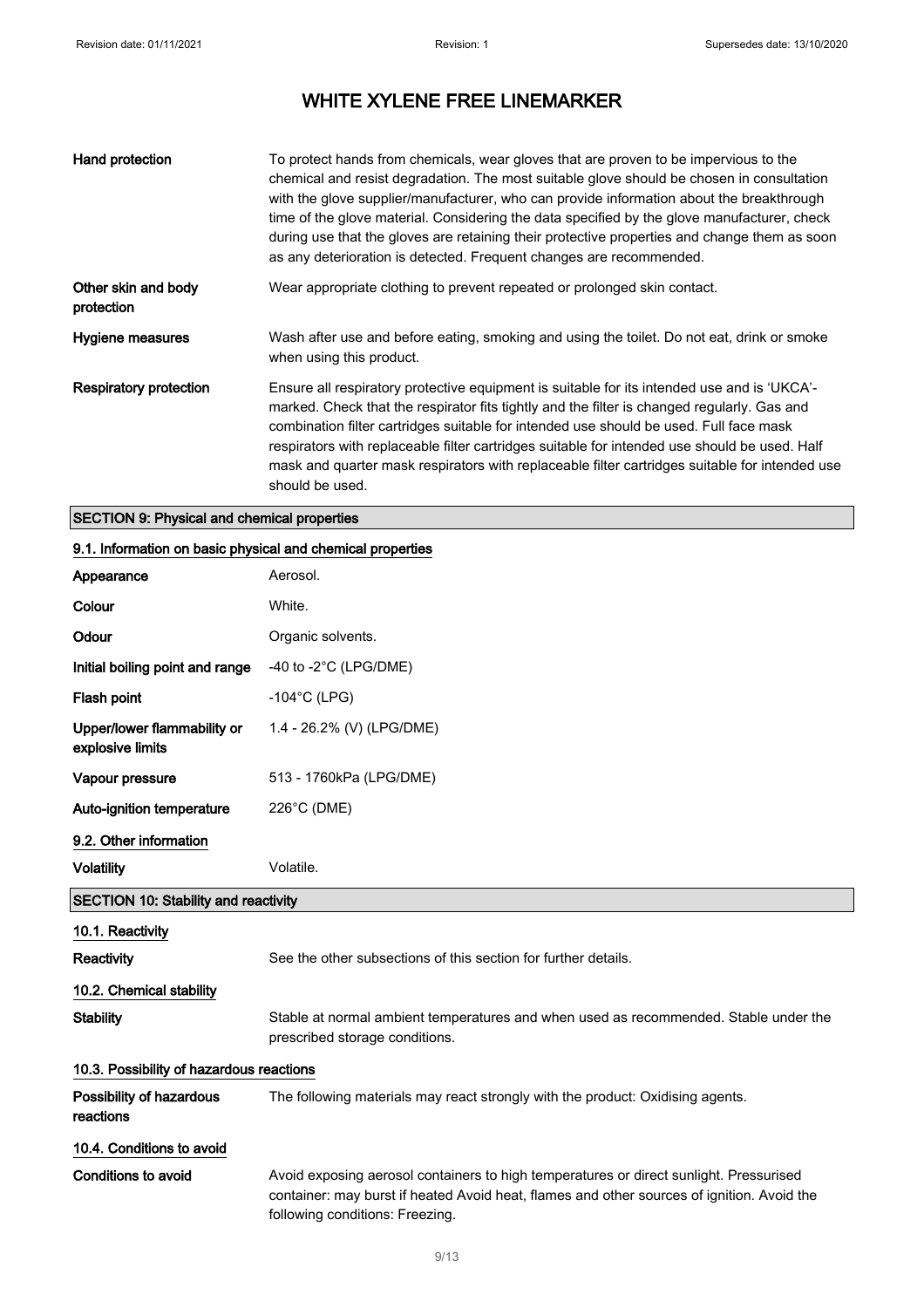### 10.5. Incompatible materials

Materials to avoid **No specific requirements are anticipated under normal conditions of use.** 10.6. Hazardous decomposition products Hazardous decomposition products Does not decompose when used and stored as recommended. Thermal decomposition or combustion products may include the following substances: Harmful gases or vapours. SECTION 11: Toxicological information 11.1. Information on toxicological effects Toxicological effects Information given is based on data of the components. The blended product has not been tested. No data is available for the mixture. Inhalation Gas or vapour may irritate the respiratory system. May cause nausea, headache, dizziness and intoxication. Vapour may irritate respiratory system/lungs. Ingestion **Due to the physical nature of this product**, it is unlikely that ingestion will occur. Ingestion may cause severe irritation of the mouth, the oesophagus and the gastrointestinal tract. May cause chemical burns in mouth, oesophagus and stomach. May cause discomfort if swallowed. May cause stomach pain or vomiting. Skin contact **Repeated exposure may cause skin dryness or cracking.** Eye contact May cause eye irritation. May cause serious eye damage. Route of exposure **Inhalation Ingestion Skin and/or eye contact** SECTION 12: Ecological information 12.1. Toxicity Toxicity The product is not believed to present a hazard due to its physical nature. 12.2. Persistence and degradability Persistence and degradability Volatile substances are degraded in the atmosphere within a few days. The other substances in the product are not expected to be readily biodegradable. 12.3. Bioaccumulative potential Bioaccumulative potential Bioaccumulation is unlikely to be significant because of the low water-solubility of this product. Exposure to aquatic environment unlikely. 12.4. Mobility in soil Mobility The product contains volatile organic compounds (VOCs) which will evaporate easily from all surfaces. The product hardens to a solid, immobile substance. 12.5. Results of PBT and vPvB assessment Results of PBT and vPvB assessment This substance is not classified as PBT or vPvB according to current UK criteria. 12.6. Other adverse effects Other adverse effects The product contains volatile organic compounds (VOCs) which have a photochemical ozone creation potential. SECTION 13: Disposal considerations

#### 13.1. Waste treatment methods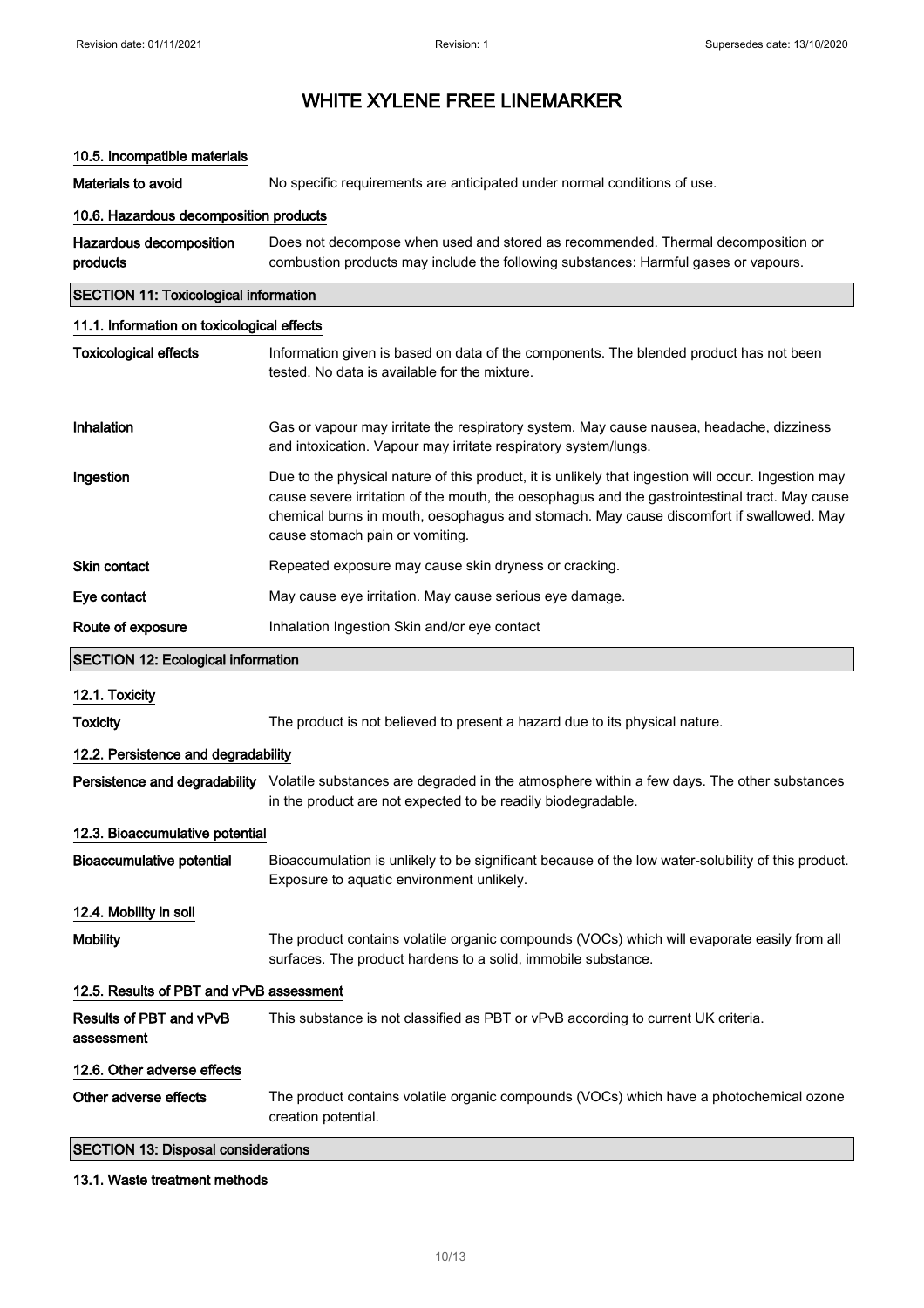| <b>General information</b> | The generation of waste should be minimised or avoided wherever possible. This material and<br>its container must be disposed of in a safe way. When handling waste, the safety precautions<br>applying to handling of the product should be considered. Dispose of waste product or used<br>containers in accordance with local regulations |
|----------------------------|----------------------------------------------------------------------------------------------------------------------------------------------------------------------------------------------------------------------------------------------------------------------------------------------------------------------------------------------|
| Disposal methods           | Do not empty into drains. Empty containers must not be punctured or incinerated because of<br>the risk of an explosion. Dispose of waste to licensed waste disposal site in accordance with<br>the requirements of the local Waste Disposal Authority.                                                                                       |
| Waste class                | The waste code classification is to be carried out according to the European Waste Catalogue<br>(EWC).                                                                                                                                                                                                                                       |

### SECTION 14: Transport information

| 14.1. UN number                      |                 |
|--------------------------------------|-----------------|
| UN No. (ADR/RID)                     | 1950            |
| UN No. (IMDG)                        | 1950            |
| UN No. (ICAO)                        | 1950            |
| UN No. (ADN)                         | 1950            |
| 14.2. UN proper shipping name        |                 |
| Proper shipping name<br>(ADR/RID)    | <b>AEROSOLS</b> |
| Proper shipping name (IMDG) AEROSOLS |                 |
| Proper shipping name (ICAO) AEROSOLS |                 |
| Proper shipping name (ADN) AEROSOLS  |                 |
| 14.3. Transport hazard class(es)     |                 |
| <b>ADR/RID class</b>                 | 2.1             |
| ADR/RID classification code          | 5F              |
| <b>ADR/RID label</b>                 | 2.1             |
| <b>IMDG class</b>                    | 2.1             |
| ICAO class/division                  | 2.1             |
| <b>ADN class</b>                     | 2.1             |
| <b>Transport labels</b>              |                 |



| 14.4. Packing group          |      |
|------------------------------|------|
| <b>ADR/RID packing group</b> | None |
| <b>IMDG packing group</b>    | None |
| ICAO packing group           | None |
| ADN packing group            | None |
| 14.5. Environmental hazards  |      |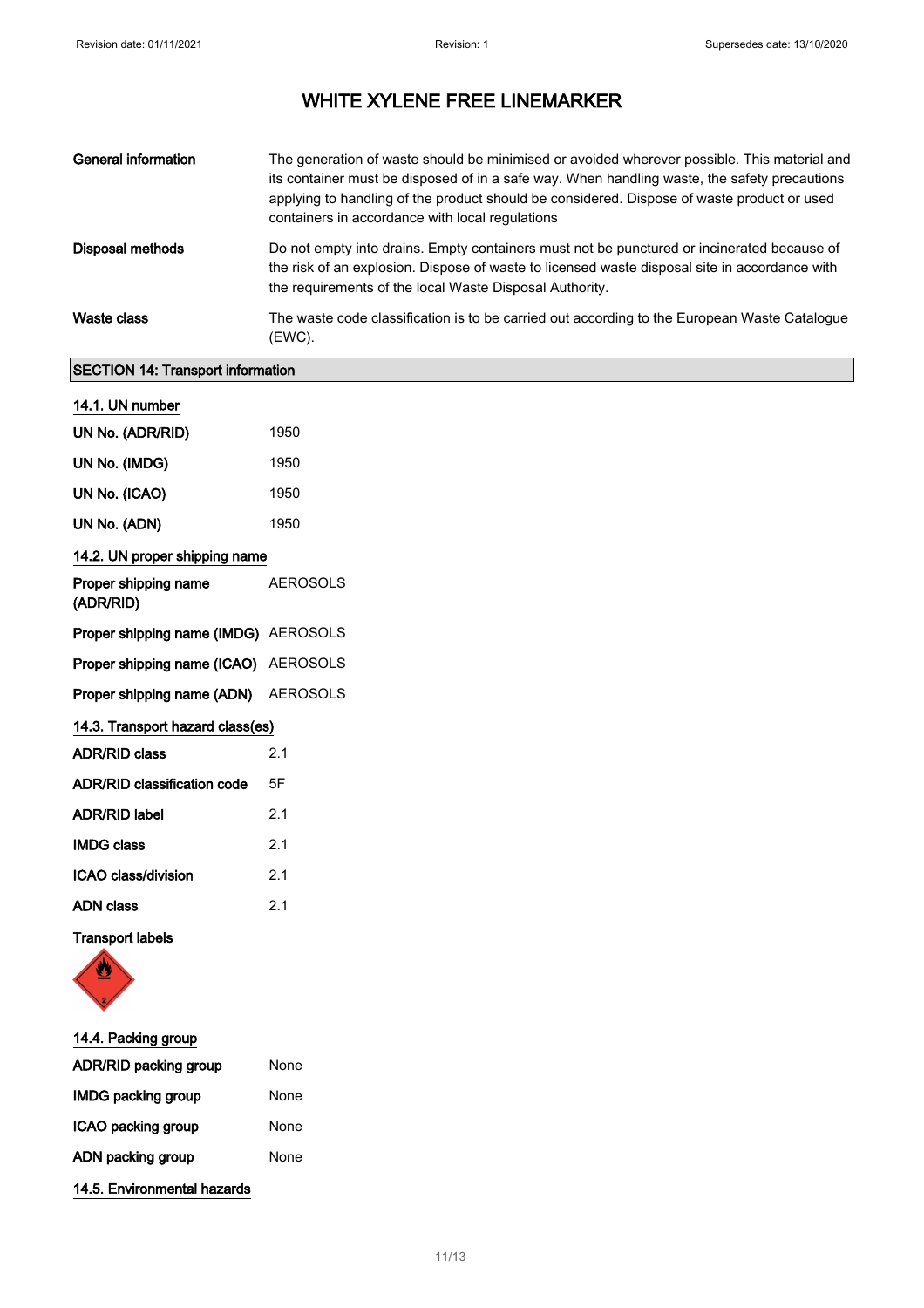Environmentally hazardous substance/marine pollutant No.

|  | 14.6. Special precautions for user |  |  |
|--|------------------------------------|--|--|
|  |                                    |  |  |

| <b>EmS</b>             | $F-D$ , S-U |
|------------------------|-------------|
| ADR transport category | 2           |

Tunnel restriction code (D)

14.7. Transport in bulk according to Annex II of MARPOL and the IBC Code

Transport in bulk according to Not applicable. Annex II of MARPOL 73/78 and the IBC Code

SECTION 15: Regulatory information

### 15.1. Safety, health and environmental regulations/legislation specific for the substance or mixture

| National regulations | Health and Safety at Work etc. Act 1974 (as amended).<br>The Carriage of Dangerous Goods and Use of Transportable Pressure Equipment<br>Regulations 2009 (SI 2009 No. 1348) (as amended) ["CDG 2009"]. |
|----------------------|--------------------------------------------------------------------------------------------------------------------------------------------------------------------------------------------------------|
|                      | EH40/2005 Workplace exposure limits.                                                                                                                                                                   |
|                      | The Aerosol Dispensers Regulations 2009 (SI 2009 No. 2824).                                                                                                                                            |

### 15.2. Chemical safety assessment

No chemical safety assessment has been carried out.

### Inventories

### EU - EINECS/ELINCS

None of the ingredients are listed or exempt.

### SECTION 16: Other information

| Abbreviations and acronyms<br>used in the safety data sheet      | ADR: European Agreement concerning the International Carriage of Dangerous Goods by<br>Road.<br>ADN: European Agreement concerning the International Carriage of Dangerous Goods by<br>Inland Waterways.<br>RID: European Agreement concerning the International Carriage of Dangerous Goods by Rail.<br>IATA: International Air Transport Association.<br>ICAO: Technical Instructions for the Safe Transport of Dangerous Goods by Air.<br>IMDG: International Maritime Dangerous Goods.<br>CAS: Chemical Abstracts Service.<br>ATE: Acute Toxicity Estimate.<br>LC50: Lethal Concentration to 50 % of a test population.<br>LD50: Lethal Dose to 50% of a test population (Median Lethal Dose).<br>EC <sub>50</sub> : 50% of maximal Effective Concentration.<br>PBT: Persistent, Bioaccumulative and Toxic substance.<br>vPvB: Very Persistent and Very Bioaccumulative. |
|------------------------------------------------------------------|------------------------------------------------------------------------------------------------------------------------------------------------------------------------------------------------------------------------------------------------------------------------------------------------------------------------------------------------------------------------------------------------------------------------------------------------------------------------------------------------------------------------------------------------------------------------------------------------------------------------------------------------------------------------------------------------------------------------------------------------------------------------------------------------------------------------------------------------------------------------------|
| <b>Classification abbreviations</b><br>and acronyms              | Aerosol = Aerosol                                                                                                                                                                                                                                                                                                                                                                                                                                                                                                                                                                                                                                                                                                                                                                                                                                                            |
| sources for data                                                 | Key literature references and Source: European Chemicals Agency, http://echa.europa.eu/                                                                                                                                                                                                                                                                                                                                                                                                                                                                                                                                                                                                                                                                                                                                                                                      |
| <b>Classification procedures</b><br>according to SI 2019 No. 720 | Aerosol 1 - H222, H229: : Expert judgement.                                                                                                                                                                                                                                                                                                                                                                                                                                                                                                                                                                                                                                                                                                                                                                                                                                  |